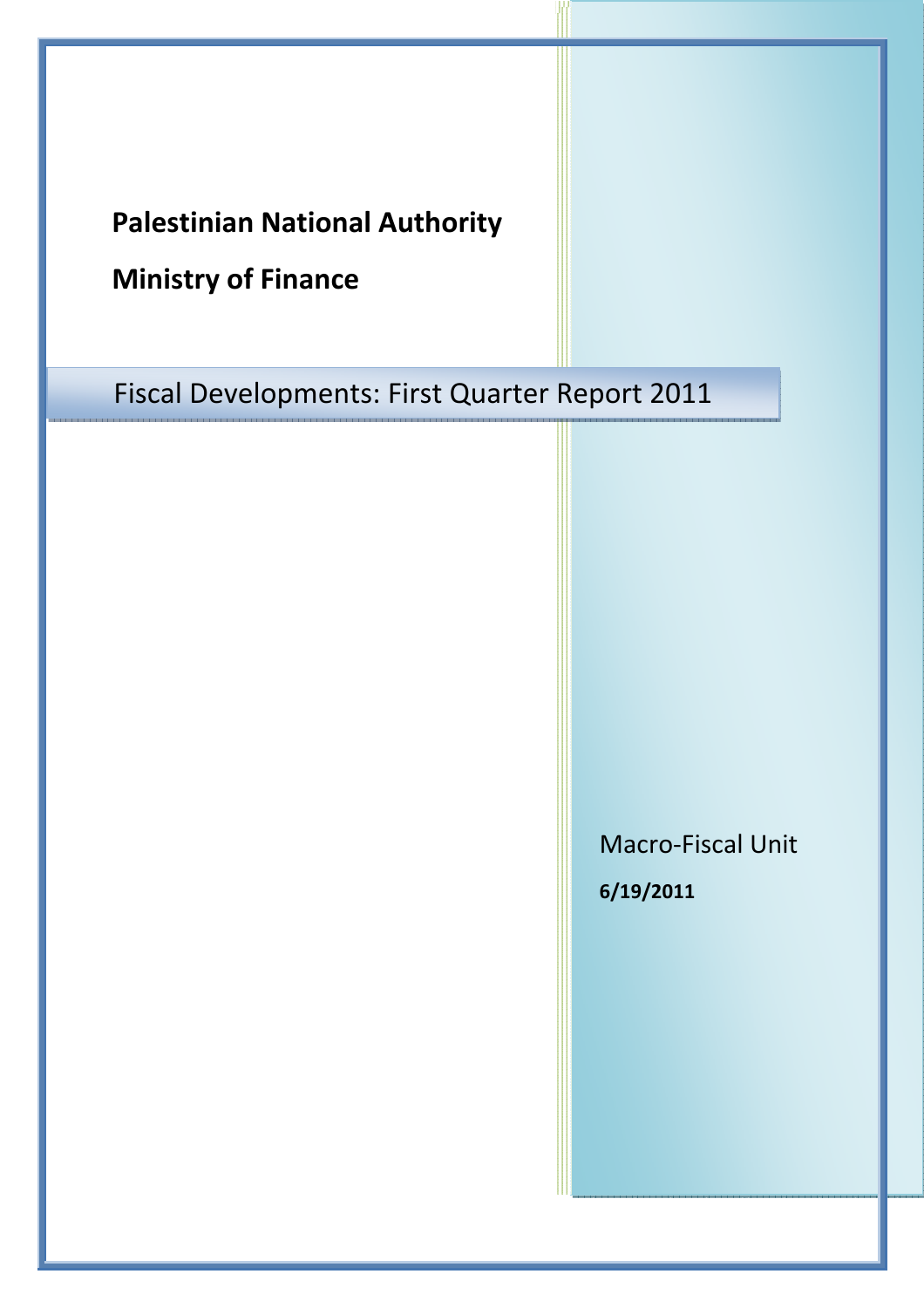#### **Budget execution highlights during Q1 2011:**

• **The current budget balance** of NIS 1.02 billion in Q1 11 is in line with the quarter budget deficit target.

• **Net revenues** of NIS 1.69 billion were around at the same level of Q1 10 and Q4 10, and is below the quarterly budget target by 4%.

• **Total expenditures and net lending** of NIS 2.71 billion decreased over the levels they had attained in Q4 10 and Q1 2010 by 7% and 2% respectively. PNA public spending is running below the quarterly budget targets (NIS 2.99 billion) by 2%.

• **The wage bill** in Q1 2011 is on track with the budget, except for a small overage on the quarterly budget target. PNA employment increases have been kept within projected limits.

• **Non wage expenditures** of NIS 940 million in Q1 2011 are running below, on an annual basis, budget targets for the year (NIS 5.04 billion).

• **Net lending** of NIS 159 million in Q1 2011 is on a declining trend and on track to meet the ambitious budget target of NIS 592 million.

• **Development expenditures** of NIS 215 million channeled through the Treasury in Q1 2011, and mostly directed at community development projects, are below the quarterly budget target by around 13%.

- **External budget support** of NIS 586 million in Q1 2011 fell short of the NIS 895 million quarterly financing requirements from donor countries. This, coupled with very little development financing channeled through the Treasury NIS 85 million), the PNA managed to decrease its net domestic bank financing by NIS 122 million but still build up additional payment arrears (NIS 343 million).
- 2011 Budget was approved in 31<sup>st</sup> of March 2011. See the Budget overview appendix.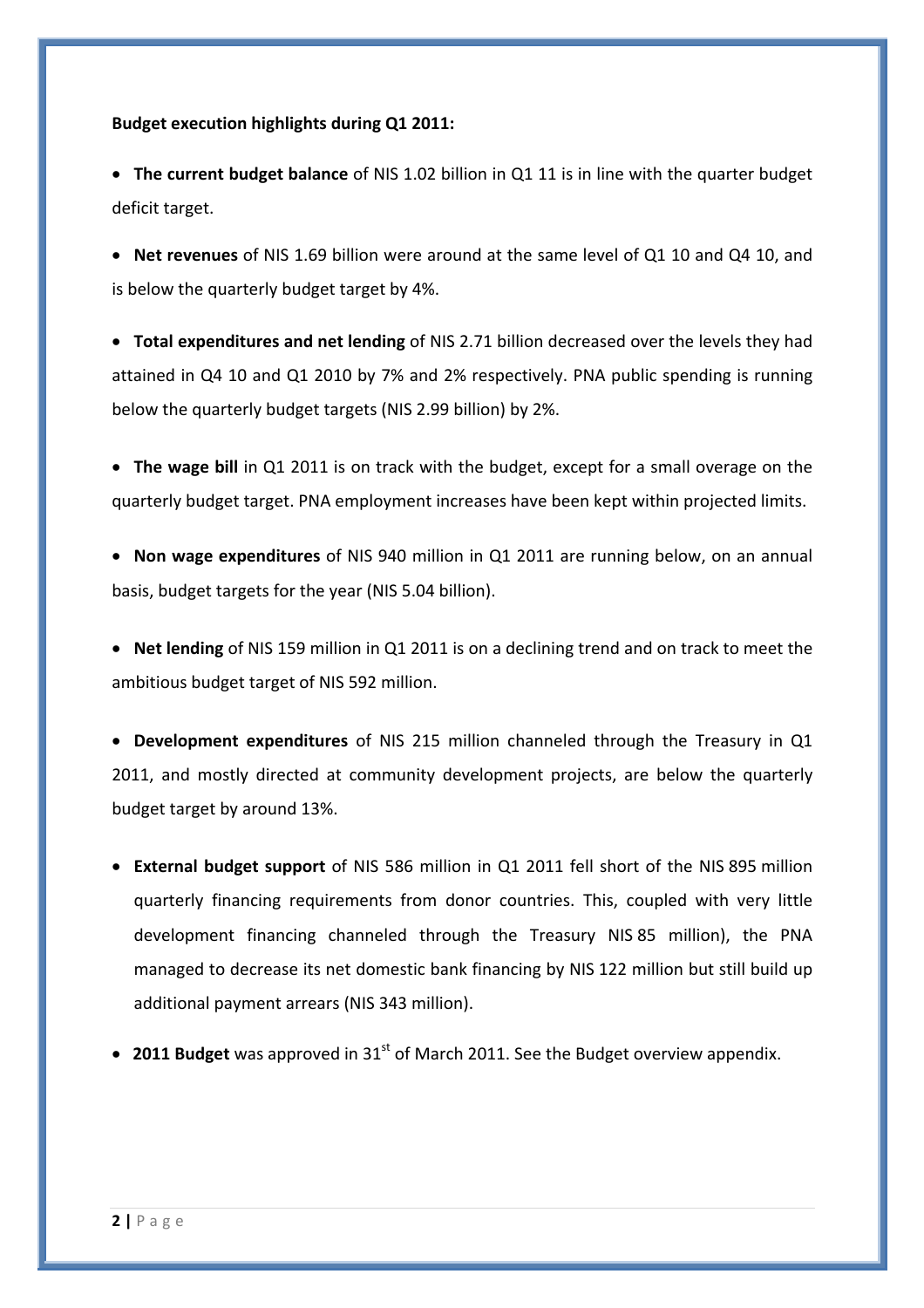| Table (1): Consolidated Fiscal Operation Analysis of Q1 2011 on Commitment Basis |           |                               |                               |                                                    |                                                    |
|----------------------------------------------------------------------------------|-----------|-------------------------------|-------------------------------|----------------------------------------------------|----------------------------------------------------|
| <b>Budget Classification</b>                                                     | Q1 2011   | <b>Change from</b><br>Q4 2010 | <b>Change from</b><br>Q1 2010 | <b>FY 2010</b><br><b>Approved</b><br><b>Budget</b> | Q1 11 as share of<br>the approved<br><b>Budget</b> |
|                                                                                  | NIS mill. | %                             | %                             | NIS mill.                                          | %                                                  |
|                                                                                  |           |                               |                               |                                                    |                                                    |
| Net total revenues                                                               | 1687.2    | $-1.4$                        | 1.1                           | 7951.4                                             | 21.2                                               |
| $\cdot$ Tax revenues                                                             | 499.0     | 31.3                          | 12.2                          | 1894.4                                             | 26.3                                               |
| $\cdot$ Non-tax revenues                                                         | 164.1     | $-23.8$                       | $-5.8$                        | 1110.0                                             | 14.8                                               |
| Clearance revenues                                                               | 1185.7    | $-2.6$                        | 4.9                           | 5335.1                                             | 22.2                                               |
| Tax refunds                                                                      | 161.6     | 59.8                          | 103.4                         | 388.0                                              | 41.6                                               |
|                                                                                  |           |                               |                               |                                                    |                                                    |
| <b>Total Expenditures and Net lending</b>                                        | 2708.2    | $-6.9$                        | $-2.4$                        | 11960.0                                            | 22.6                                               |
| · Wage Expenditures                                                              | 1609.7    | 7.5                           | 8.1                           | 6325.0                                             | 25.4                                               |
| · Non-wage Expenditures                                                          | 939.5     | $-25.2$                       | $-4.6$                        | 5043.1                                             | 18.6                                               |
| - Operational Expenditures                                                       | 468.2     | $-19.8$                       | 30.6                          | 1863.8                                             | 25.1                                               |
| - Transfers                                                                      | 465.8     | $-24.4$                       | $-25.0$                       | 3088.9                                             | 15.1                                               |
| - Minor Capital                                                                  | 5.5       | $-90.1$                       | $-7.8$                        | 90.4                                               | 6.1                                                |
| Net lending                                                                      | 159.0     | 1.3                           | $-47.1$                       | 592.0                                              | 26.9                                               |
|                                                                                  |           |                               |                               |                                                    |                                                    |
| <b>Current Balance</b>                                                           | $-1021.1$ | $-14.8$                       | 1.5                           | $-4009.0$                                          | 25.5                                               |
| Development expenditures                                                         | 215.3     | $-37.7$                       | 13.6                          | 1850.0                                             | 11.6                                               |
|                                                                                  |           |                               |                               |                                                    |                                                    |
| <b>Balance</b>                                                                   | $-1236.4$ | $-19.9$                       | $-4.6$                        | $-5430.0$                                          | 22.8                                               |
|                                                                                  |           |                               |                               |                                                    |                                                    |
| Financing                                                                        | 1236.4    | $-19.9$                       | $-4.6$                        | 5429.7                                             | 22.8                                               |
| <b>Budget Support</b>                                                            | 585.8     | $-63.5$                       | $-24.3$                       | 3579.7                                             | 16.4                                               |
| Development                                                                      | 85.2      | $-53.3$                       | 87.2                          | 1850.0                                             | 4.6                                                |
| Net Domestic Bank Financing                                                      | $-121.5$  | $-8.3$                        | $-129.2$                      | 0.0                                                |                                                    |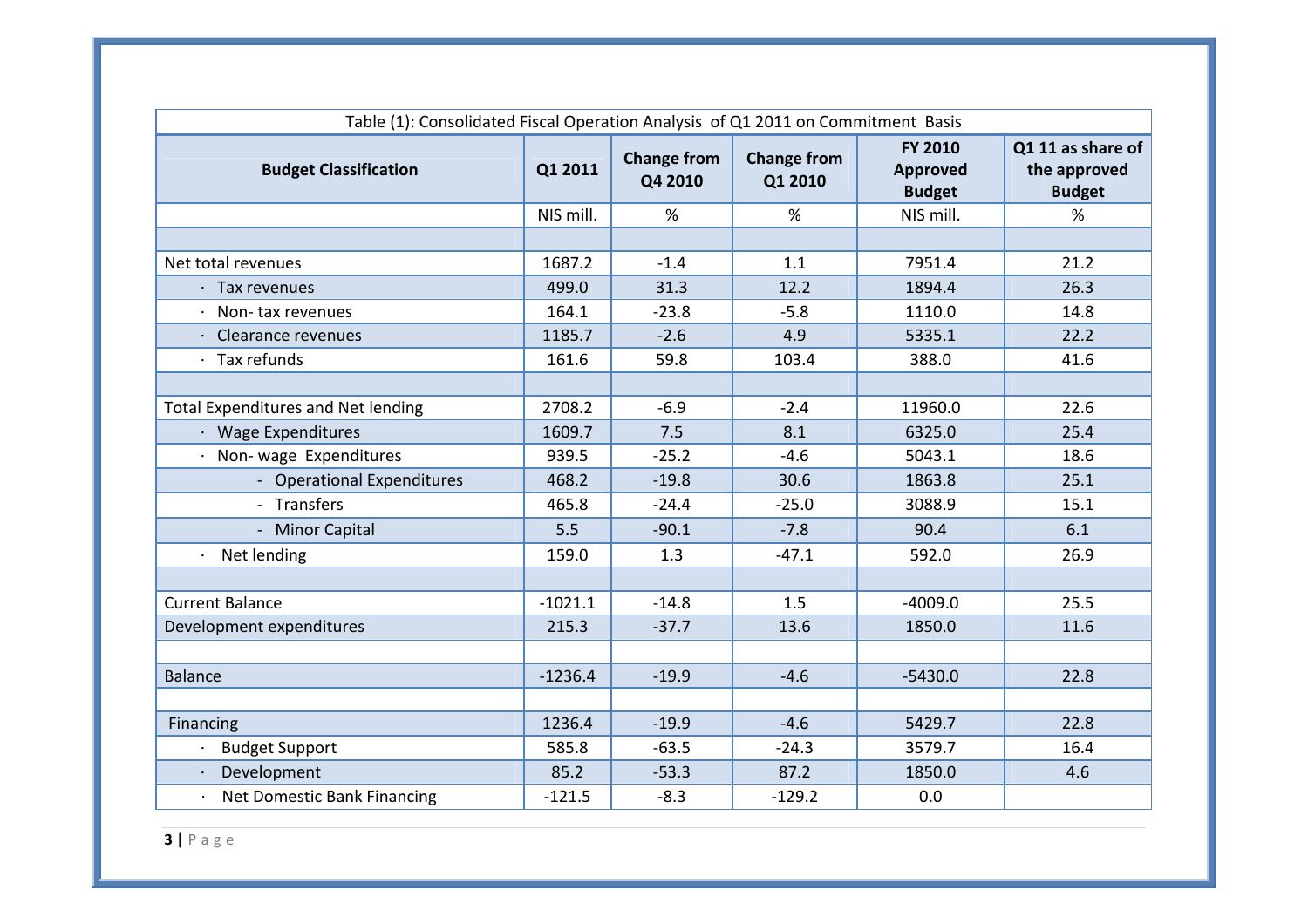#### **2. Revenue**

**Total net revenue** mobilized by the Palestinian authority during Q1 2011, of NIS 1.69 billion almost remained static compared to Q1 10, but showed a decrease of 1% over Q4 10 (tables 1 and 5). Extrapolating this revenue mobilization to the full year 2011, by applying the economic growth assumed in the PNA 2011 budget (9%) to the revenue proceeds during the remaining three quarters, the increase in cooperation between the PNA and the Israeli side on the clearance revenues and by adding the projected dividend receipts (NIS 189 million) expected before year end, the PNA can obtain the budget target of NIS 7.95 billion. Total net revenues obtained in Q1 2011 by the PNA, are below the budget target by 4% due to the shortfall of clearance revenues and the non‐tax revenues by 3% and 10% respectively below the quarterly budget target.



This strong domestic revenue is a result of administrative reforms in the domestic tax departments. Domestic tax revenue of NIS 499 million during Q1 2011 increased by 12% over domestic tax revenue collected in Q1 10 and 31% over Q4 10 (fiscal table 5 and Chart 1&2). Substantial revenue collection efforts were deployed by the income tax and VAT departments. Efforts at raising income tax revenues focused on enlarging the tax base, collecting payments in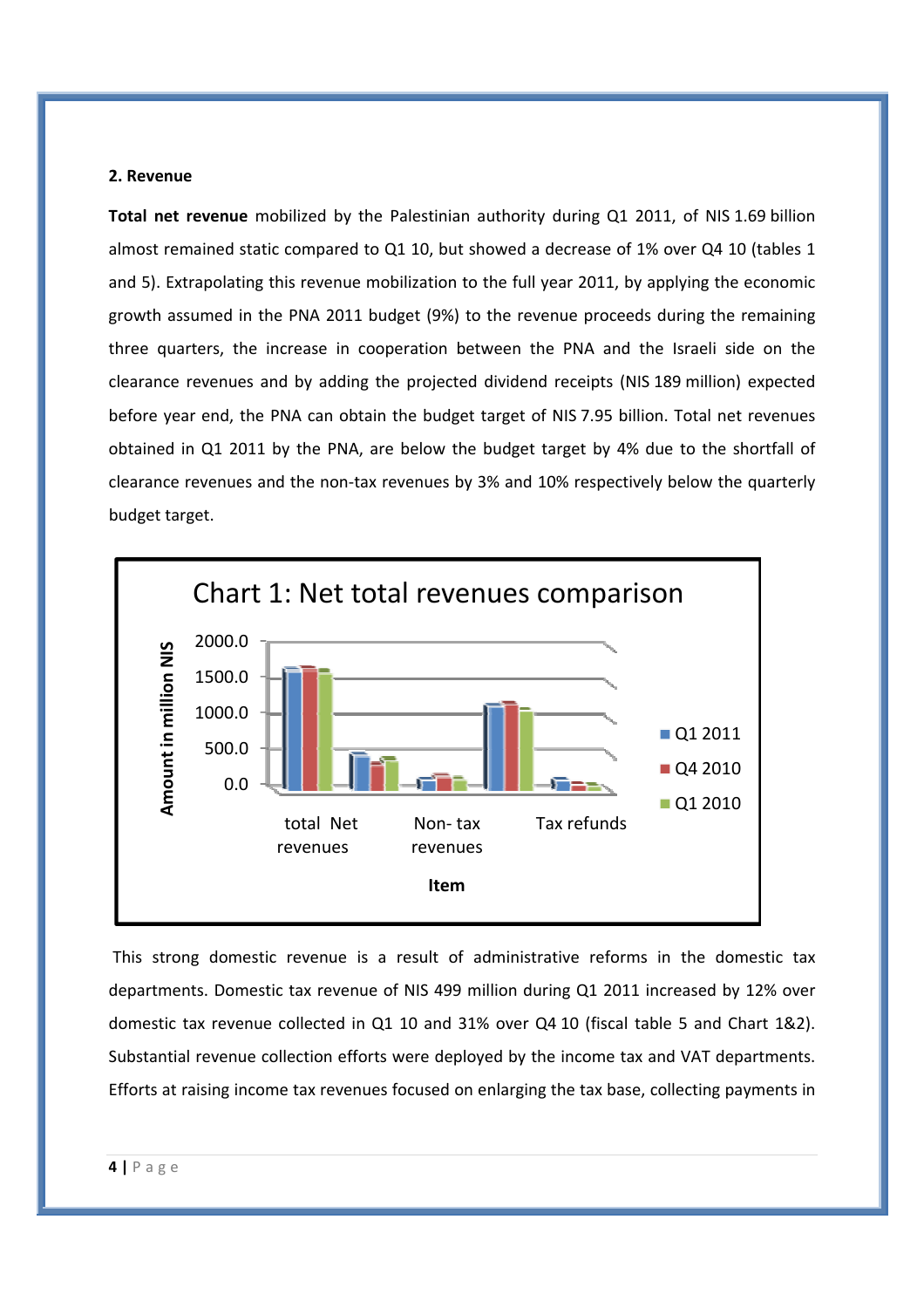arrears, and systematically reviewing tax liabilities by the 100 largest corporations. Greater controls by custom officers have also raised VAT revenues.

**Non tax revenue** of NIS 164.1 million during Q1 2011, decreased over Q4 10 and Q1 10 by 24% and 6% respectively. For the recording purposes MoF decided to record the license fees coming from Jawwal each month as a commitment in non-tax revenues and add the same amount monthly to tax refunds. Moreover, there is still the projected dividends (NIS189 million) that will be disbursed anytime during the next three quarters.

Historically the data for licenses and fees reaches its peak in the third quarter each year, leading to a pick up in the non tax revenues each year towards achieving the budget target.



**Clearance revenues**, which account for two thirds of total PNA revenues amounted to NIS 1.12 billion in Q1 2011, an increase by 5% over Q1 2010 and a decrease by 3% compared to Q4 10. The clearance revenues fell behind the quarterly budget target by 3%, this is partly due to the decrease of petroleum excise (BLUE) from the Israeli side in February, which decreased clearance revenues by NIS 16 million per month (for a total of NIS 32 million in February and March). Moreover, people in charge in Gaza started using smuggled fuel which caused a quarterly loss of NIS 25 million compared to Q1 10.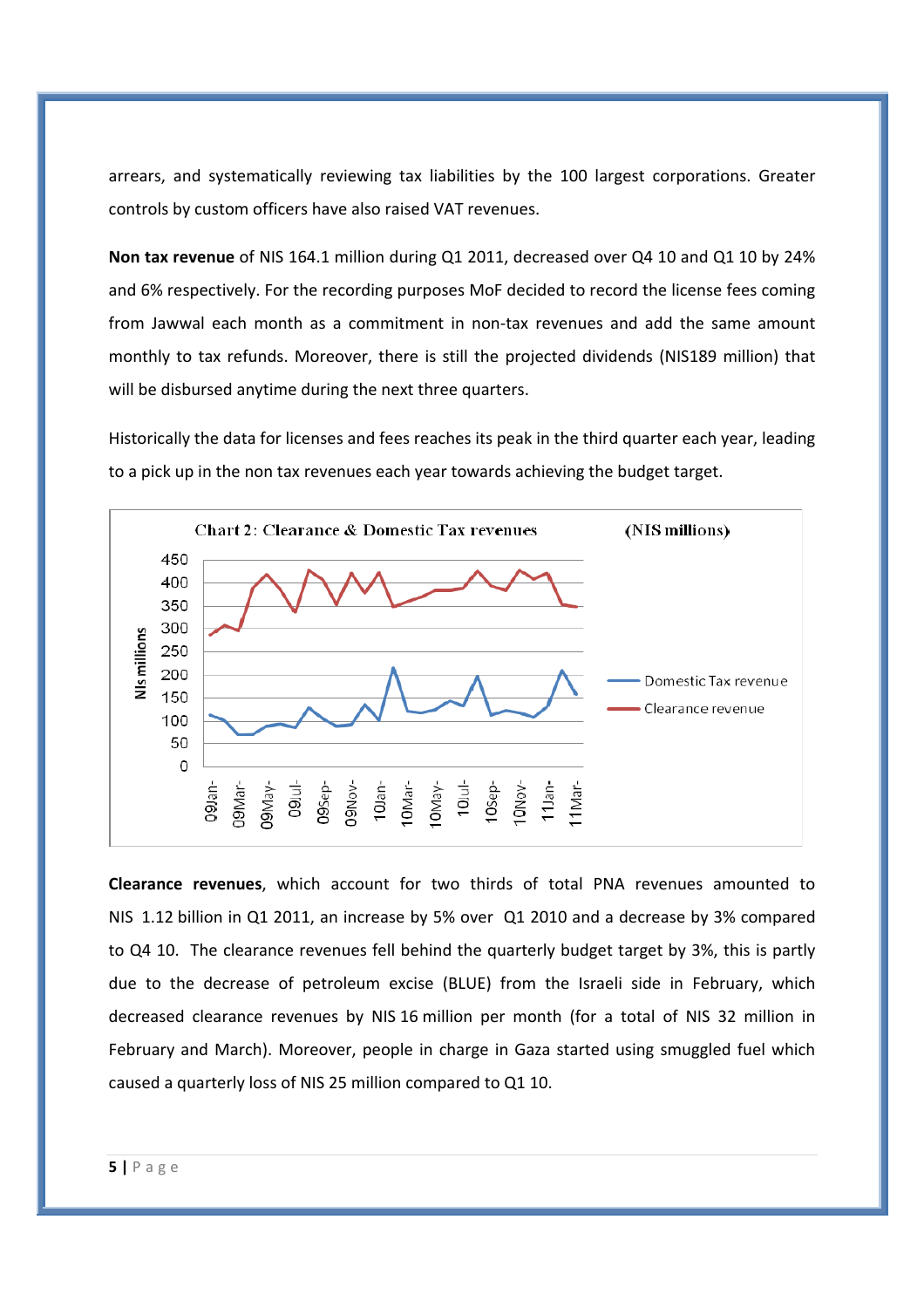A key fiscal objective of the PA has been to raise clearance revenue toward its full potential through joint steps with the Israeli side, including enhanced information‐sharing and monitoring by PA officials of imports at crossing points/gateways. The Israeli side agreed to schedule regular meetings with the PA to identify and agree measures to raise and streamline the transfer of revenue to the PA. Officials from the Palestinian and Israeli ministries of finance began such meetings in March 2011. In a good step the Israeli side in February, 2011 released NIS 440 million which was withheld from clearance revenue, by court order.<sup>1</sup>

On the other hand, the PNA was owed NIS 1.54 billion in clearance revenue for Q1 11 including the NIS 440 million that was released by court order in February 2011, what was actually cashed in was NIS 1.49 billion, due to various deductions, including for water and electricity bills<sup>2</sup>.

**Tax refunds**, on a commitment basis amounted to NIS 162 million during Q1 2011, which increased over Q4 2010 and Q1 2010 by 60% and 103% respectively, reaching to 42% of its budget. This is due to the payments of some tax refund arrears carried from 2010, as well as recording the monthly revenues of Jawwal to tax refunds commitments (Referring to non‐tax paragraph pages 5&6). However, on a cash basis, only NIS 39.4 million was disbursed, due to the large shortfall in external budget support.

### **3. Expenditures and net Lending**

Total expenditures and net lending during Q1 2011 at NIS 2.71 billion, (on a commitment basis); fell by 7 % from the expenditure level in Q4 10, and by 2% from Q1 10. Overall, Q1 11 public spending, when projected on an annual basis, is expected to be below the 2011 Budget forecast.

 $1$  IMF AHLC report April  $13<sup>th</sup>$ , 2011.

 $2$  Deductions for utilities are added to Net Lending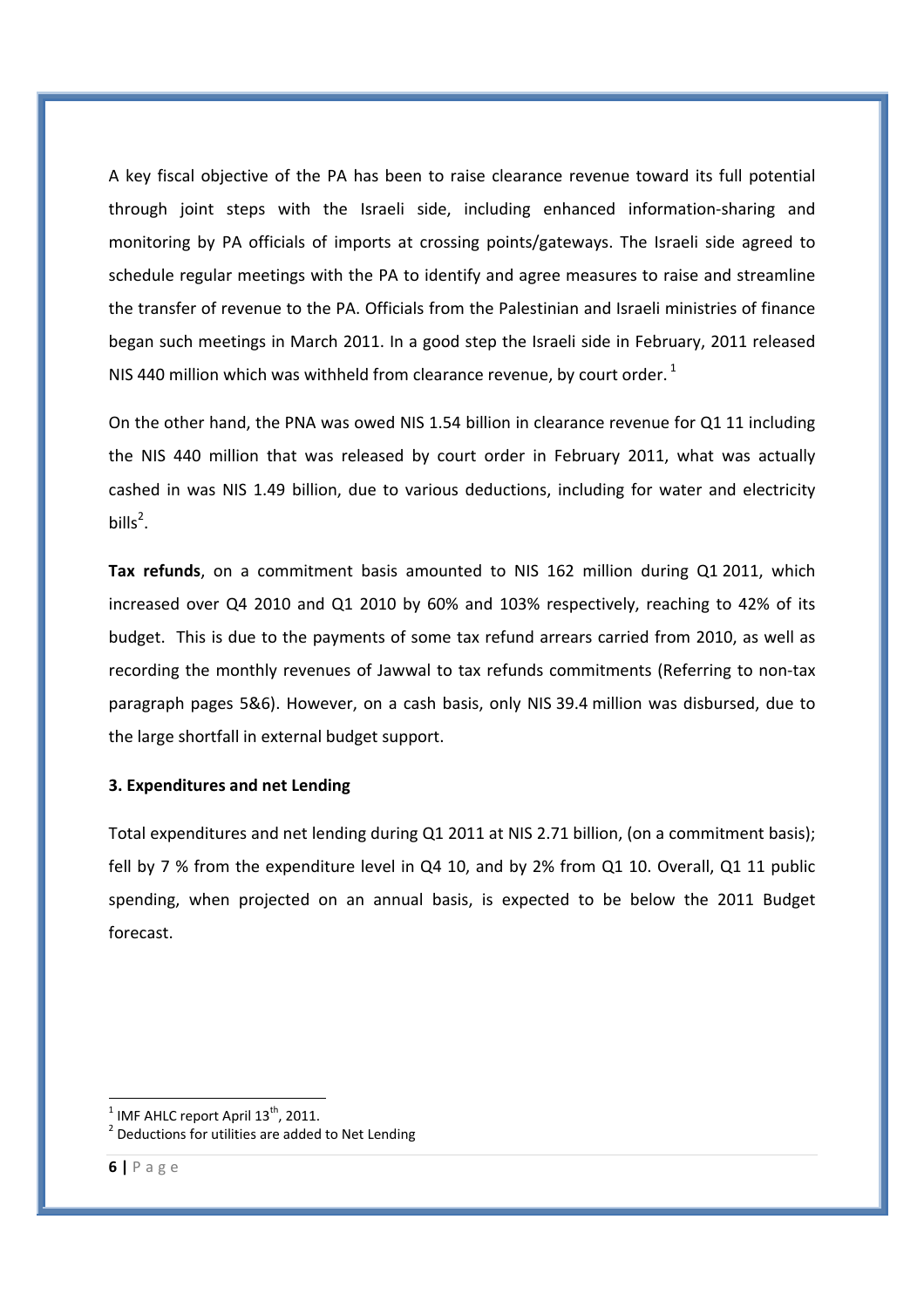

**Wage expenditure** of NIS 1.61 billion in Q1 2011 (table 1) increased by 8% over the wage bill in Q1 10, and including two one off disbursements<sup>3</sup>. The 3.5% cost of living allowance and 1.25% which is the annual increase, agreed to with the civil service union, became effective on January  $1<sup>st</sup>$  2010, and were disbursed in the February payroll. Also the allowances made to the teachers, school principals, and other employees in the ministry of education. The wage bill of Q 1 2011 also includes paying most of the budgeted retroactive payments to employees appointed at the end of 2010 but didn't get their salaries due to the long recruiting procedure. Projecting the wage bill for the full year, excluding one off items, the wage bill would be in line with the budget target.

Wage expenditures in cash (table 3) of NIS 1.56 billion fell short of the commitment level by NIS 50 million. Arrears were incurred on the employee contributions to the Pension Fund as well as for other items, all due to shortfalls in external budget support and resulting from liquidity shortages.

 $3$ . The January 2011 wage bill included a NIS 12 million payment for 2010 Jerusalem allowances to employees, retroactively to the beginning of 2010. In January and February, a payment of NIS 5.5 million was made to health and education sectors' employees for overtimes and replacements.

**<sup>7</sup> |** Page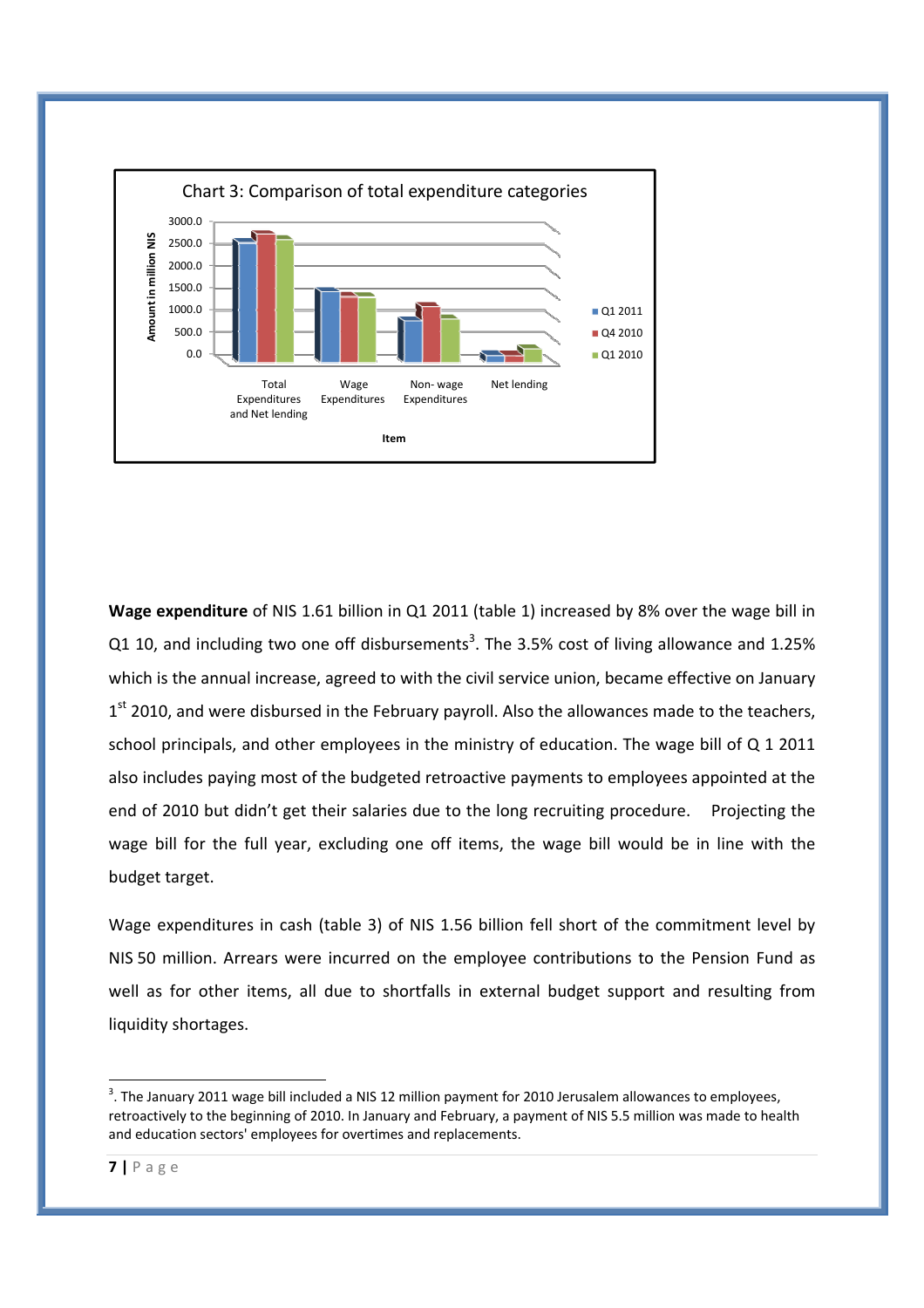**Non wage expenditures** at NIS 940 million in Q1 2011 were lower than in Q4 10 in every category, but in comparison with Q1 10 it decreased by 5% even with the increase in operational expenditure by 31% (fiscal tables 1 and 2). As can be seen from Chart 2, non‐wage spending peaked in March 2009 and declined thereafter. Yet, because of liquidity shortages, due to much lower actual external budget support than committed by the donors, about NIS 219 million in payment arrears were incurred (table 4).

Projections of Q1 2011 spending for the full year indicate that non wage spending may fall below budget appropriations by about 24%. It should be noted however that transfers and operational spending tend to build up during the year.

**Operational expenditures of** NIS 468 million during Q1 11 (table 2) decreased by 20% from Q4 10 level. On the other hand, when compared to the same period in 2010 there was an increase of 31%. Starting with the withdrawal of car privileges the PNA has adopted a policy to continue decreasing operational expenditure over the remainder of the budget year by measures such as:

- Government vehicles will only be assigned to heads of government institutions and their deputies. Vehicles have been withdrawn from all government employees below these ranks. This measure will save substantial fuel, maintenance and insurance costs, which will reduce operational expenditures.
- A committee has been established in the Ministry of Finance look into further expenditure cuts, including on the use of cell phones, travel and various allowances.

**Transfers** of NIS 466 million in Q1 2011 were also lower than in Q4 10 by 24% and also lower than its level in Q1 10 by 25%, reaching 15% of its budget target (NIS 3.09 billion). Since transfers spending is related to the availability of funds, this decrease is due to the lack of liquidity, which might be compensated when enough funds is available.

There was an upward spike in transfers in March 2010 , as opposed to an average of January‐ February. This was essentially due to disbursement of social allowances from PEGASE and the World Bank.

**8 |** Page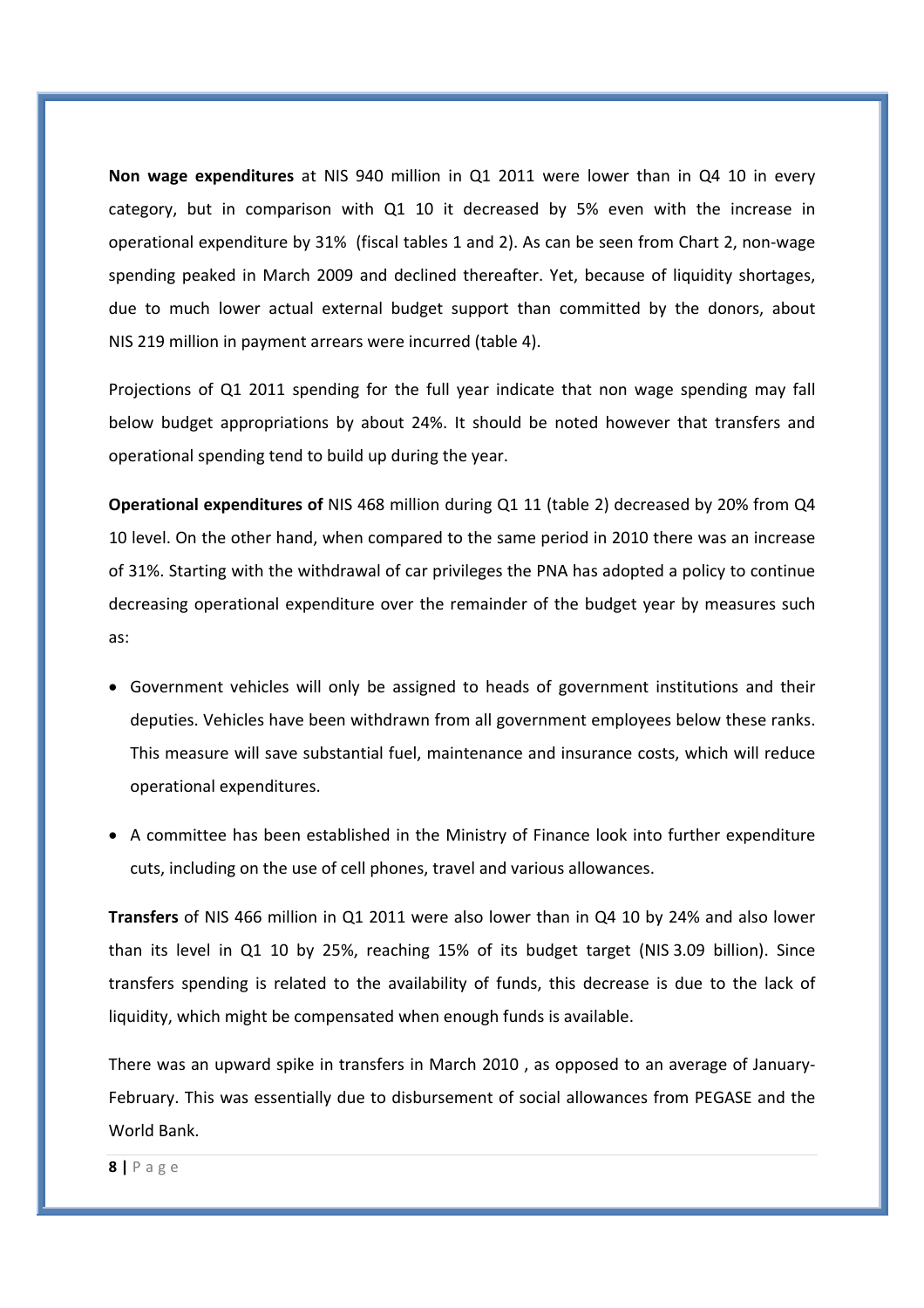These are some of the measures done in Q1 2011 to increase the transparency and effectiveness of the social allowances:

- The selection criterion for needy families is now computerized and consistent with the international criteria. The MoSA staff conducts field visits to the families who apply to the social allowances program.
- The payments are now done through bank accounts. Beneficiaries were asked to open bank accounts to receive their social allowances.

**Minor capital expenditures** amounted to NIS 5.5 million, decreased over Q4 10 and Q1 10 by 90% and 8% respectively. To reach only 6% of its budget target for the full year at the end of the first quarter. This is mainly due to the delay of approving the 2011 budget.

**Net lending** amounted to NIS 159 million in Q1 2011 (tables 1 and 2), marking a significant decline (47%) over the levels reached in Q1 10 and remained almost the same as the levels attained in Q4 10. It should be recalled that the budget appropriation for net lending in 2011 has been sharply reduced from NIS 950 million in 2010 to NIS 592 million in 2011, in the context of a policy aimed at eliminating net lending altogether. Even though net lending was above the quarterly budget target by 2%, the declining trend of net lending during Q1 2011 from NIS 56 million in January to NIS 50 million in March indicates that the PNA is on track to meet the ambitious budget target of NIS 592 million.

**Development expenditures** channeled through the PNA Treasury amounted to NIS 215 million during Q1 2011 (tables 1 and 2). This is lower than the level attained in Q4 10 by 38%, but substantially higher than the NIS 190 million channeled through the Treasury in Q1 10. There was a slow build up in development spending, mostly on community development projects, starting with NIS 12 million in January and rising to NIS 139 million in March. It is expected that another 1000 projects will be completed by the end of the year.

### **4. Deficit and Financing**

**The recurrent fiscal deficit** in Q1 2011 amounted to NIS 1.02 billion on a commitment basis (table 1). With the efforts of increasing revenues and the decreasing trend of spending the aim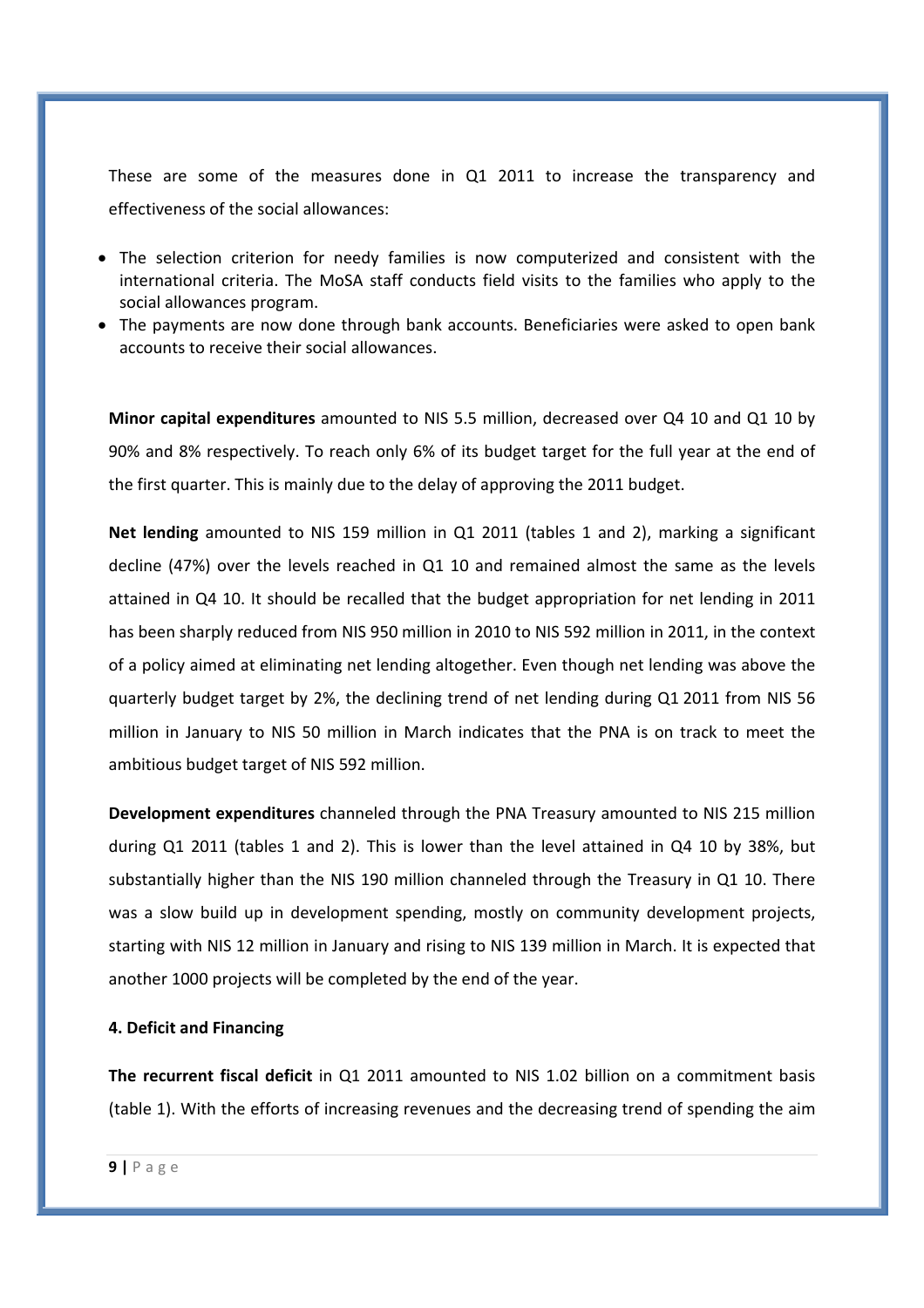is to keep the recurrent budget deficit within the budget appropriation. In fact, it is expected that some budgetary items such as net lending will decline during the course of the year, while clearance revenues should increase given the increased cooperation between the PA and GoL. The deficit on a cash basis was substantially lower, at NIS 340 million, mostly due to financing shortfalls (table 3) and the higher clearance revenues on cash basis.

Financing of the budget deficit in Q1 2011 from external budget support, amounted to NIS 586 million, mostly from the European Commission (NIS 216 million), from the World Bank Trust Fund (NIS 181 million, table 7) and the regional donors (NIS 189 million). However, this external budget support fell substantially short of the quarterly financing requirement of about NIS 895 million. Even with this shortfall the Treasury managed to decrease its net domestic bank financing by NIS 122 million during the first quarter. This shortage of liquidity also resulted in some accumulation of expenditure payment arrears (NIS 343 million) as well as tax refunds arrears (NIS 122 million). Development financing channeled through the Treasury only amounted to NIS 85 million.

#### **5. Arrears**

Total Q1 2011 net arrears were NIS 343 million. This amount is divided into wage expenditure arrears (NIS 50 million), non‐wage expenditure (NIS 219 million) and development expenditures arrears (NIS 75 million). The arrears to the private sector amounted to NIS 211 million.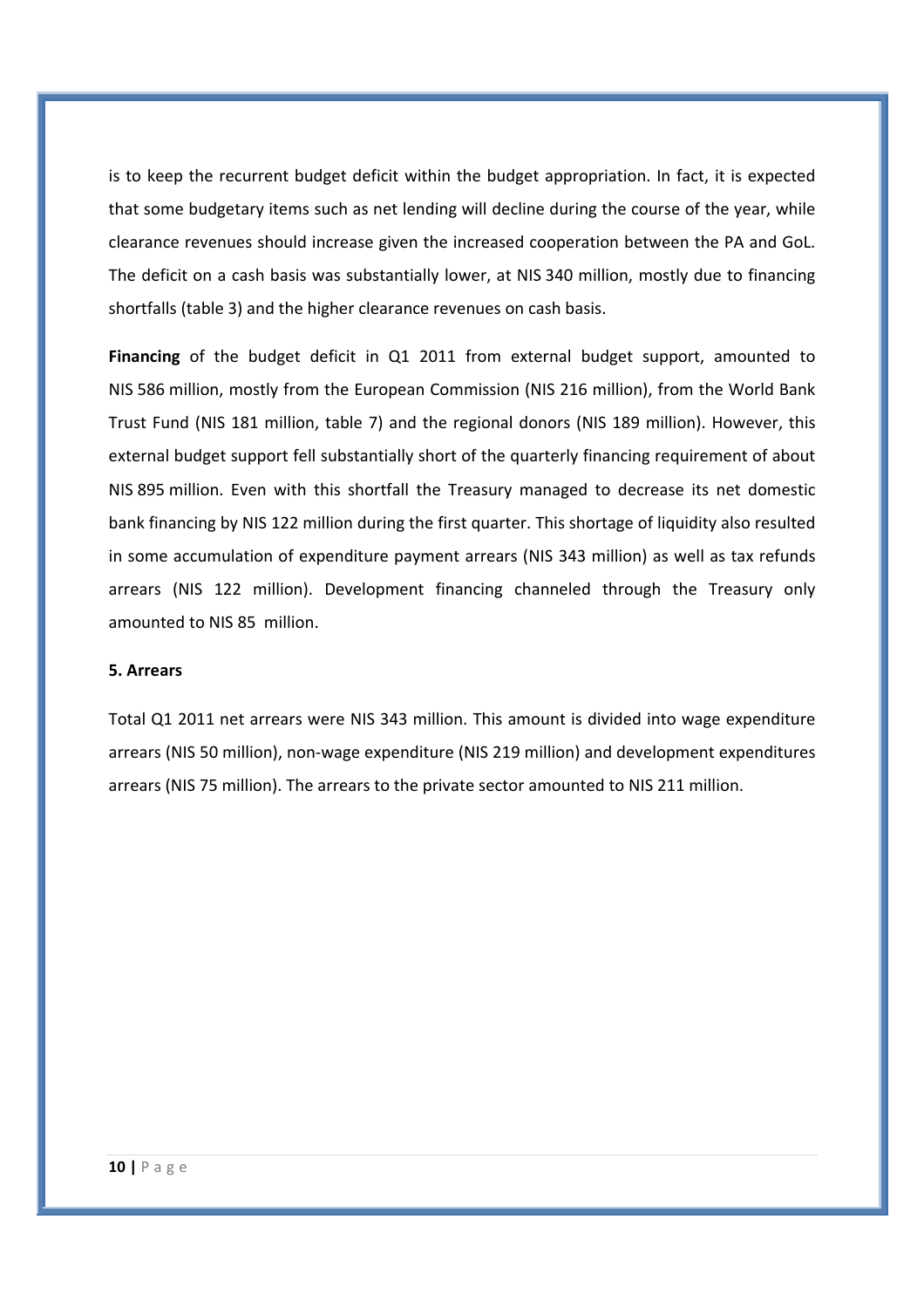## **Appendix:**

#### **2011 Budget Overview:**

The Budget of 2011 was approved and signed by the cabinet and the president in 31 $^{\rm st}$ . March 2011. The budget will focus government resources on completing the institutional build up presented in the Government's "Homestretch to Freedom: the second year of  $13<sup>th</sup>$  government program" and the development strategy articulated for the first year of the PNP (2011‐13).

### **This is an overview of the budget items and figures:**

The driving force behind revenue collection in 2011 will be the expected nominal economic growth rate (12%) plus the benefits from administrative reforms and a higher revenue share from Gaza.

- **1.** Gross PNA revenue would be targeted at \$ 2.25 billion, a realistic 11% increase over revenue realized in 2010. It would cover 66% of recurrent expenditure in 2011, a significant increase over 2010 (63%) and 2009 (50%)
- **2.** The domestic tax revenue target has been set at \$ 512 million, a conservative 8% increase over 2010.
- **3.** Clearance revenue collection in 2011, projected at \$ 1.44 billion, is expected to increase by 14% over their collection level attained in 2010, on the strength of the normal increase associated with the projected economic growth, and higher economic activity expected in Gaza in the wake of larger imports of taxable commodities through the traditional border crossings.
- **4.** Nontax revenue has been set at a conservative level of \$300 million, including a \$55 million dividend expected from the Palestine Investment Fund
- **5.** The wage bill, projected in 2011 at \$ 1.71 billion, is expected to increase by 5% in NIS terms over the wage bill in 2010. This reflects a 3.5% cost of living allowance; the wage drift (aging and promotions of employees and the smaller increase in employment (1.5.
- **6.** Non- wage expenditure, projected at \$1.36 billion, in 2011, has been projected at the same level as in 2010 in NIS terms. Substantial savings should be achieved in operational expenditure, with lower fuel, insurance and maintenance costs resulting from the withdrawal of government cars from PNA high ranking staff
- **7.** Minor capital expenditures would also decline from \$ 29 million in 2010 to \$ 24 million in 2011.